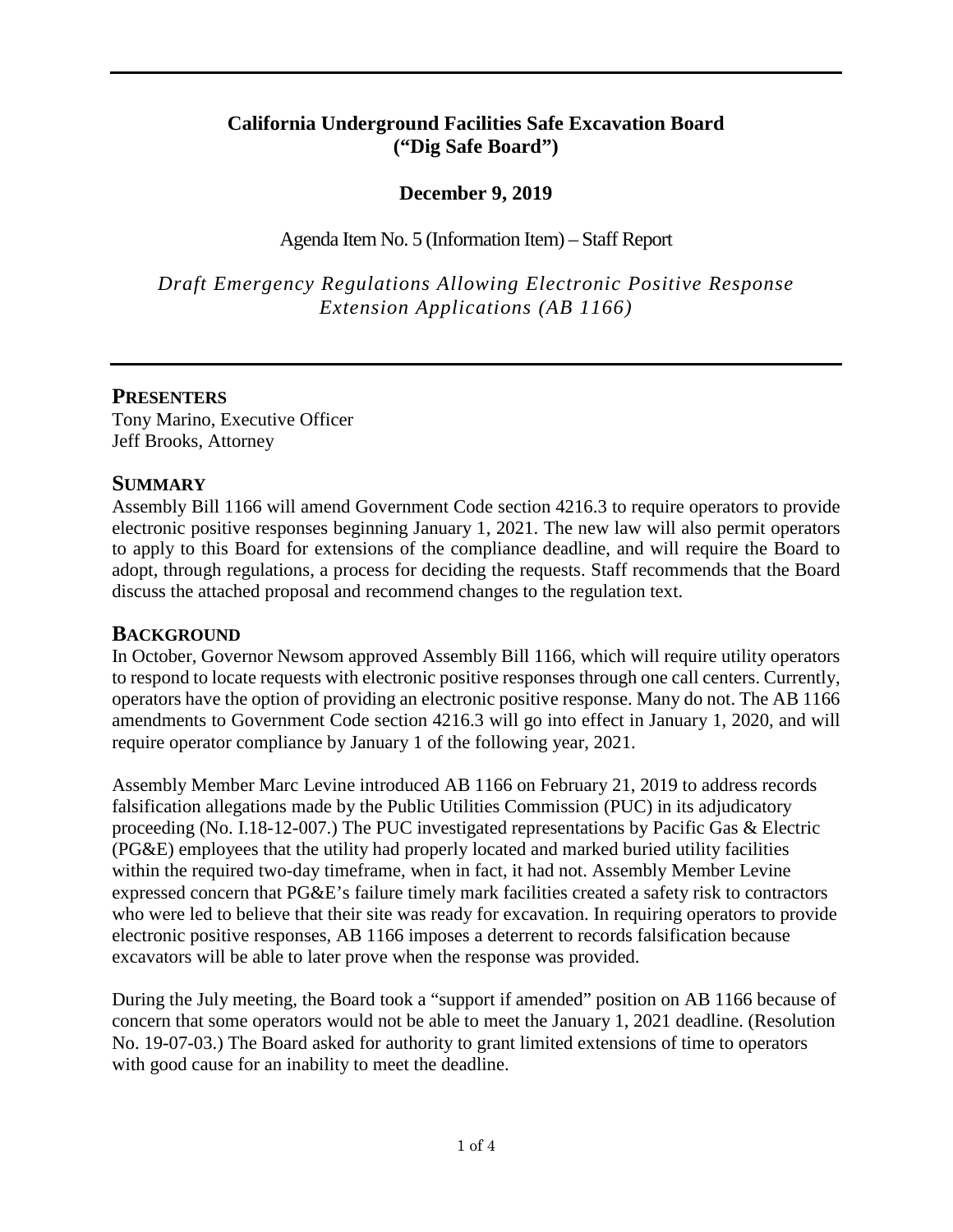On August 30, an amendment to the bill gave that discretion to the Board. Specifically, Government Code section  $4216.3(c)(1)(A)$  was amended to provide:

 "Upon a showing of good cause by an operator, the board may extend the time by which the operator is required to comply with this requirement. The board shall not grant an extension beyond December 31, 2021. The board shall determine which facts or circumstances constitute good cause."

Recognizing that the Board may not be able to adopt regulations to accept and process extension applications with enough time before the January 1, 2021 deadline, the Legislature authorized the Board to develop emergency regulations to do so.

## **DISCUSSION**

## **Emergency Regulations**

 action to avoid serious harm to the public peace, health, safety, or general welfare. An agency Emergency regulations are temporary regulations meant for situations that call for immediate can adopt emergency regulations in a shorter time than is normally required, in part because the agency is exempted from complying with most of the Administrative Procedures Act rulemaking requirements, such as the notice to the Notice Register, 45-day public comment period, and to summarize and respond to public comments.

 Emergency regulations remain in effect for 180 days. If the regulation now being considered by the Board was to become effective in early July, the Board could begin deciding requests in August or September, and the 180-day period would correspond with the remainder of the calendar year.

#### **Time Extensions**

An operator of a subsurface installation is defined broadly to include any person who owns infrastructure not fully-contained within the bounds of that person's property (Gov. Code § 4216(o)), and every operator of subsurface installations must be a member of the one-call centers (Gov. Code § 4216.1.) More than 2,000 of subsurface installation operators do business in California. The biggest, such as communications providers and gas and electric utilities, respond to anywhere from several hundred thousand to upward of a million 811 tickets annually. The smallest, which constitute approximately 35% of all operators, receive fewer than 200 tickets annually.

 each type of operator may face unique challenges. All of the operators, large or small, who don't currently use electronic positive response would need to configure their software to allow for and properly manage this new functionality. And

To make electronic positive response feasible for smaller members, DigAlert and USA North 811 offer a web-based service—WebTMS—to provide the response. However, because of software configuration, staffing, and resource challenges, the WebTMS system alone may not resolve an operator's issues.

Larger operators use dedicated ticket management software provided by third-party vendors. However, some large operators may still print and distribute tickets manually to their locators,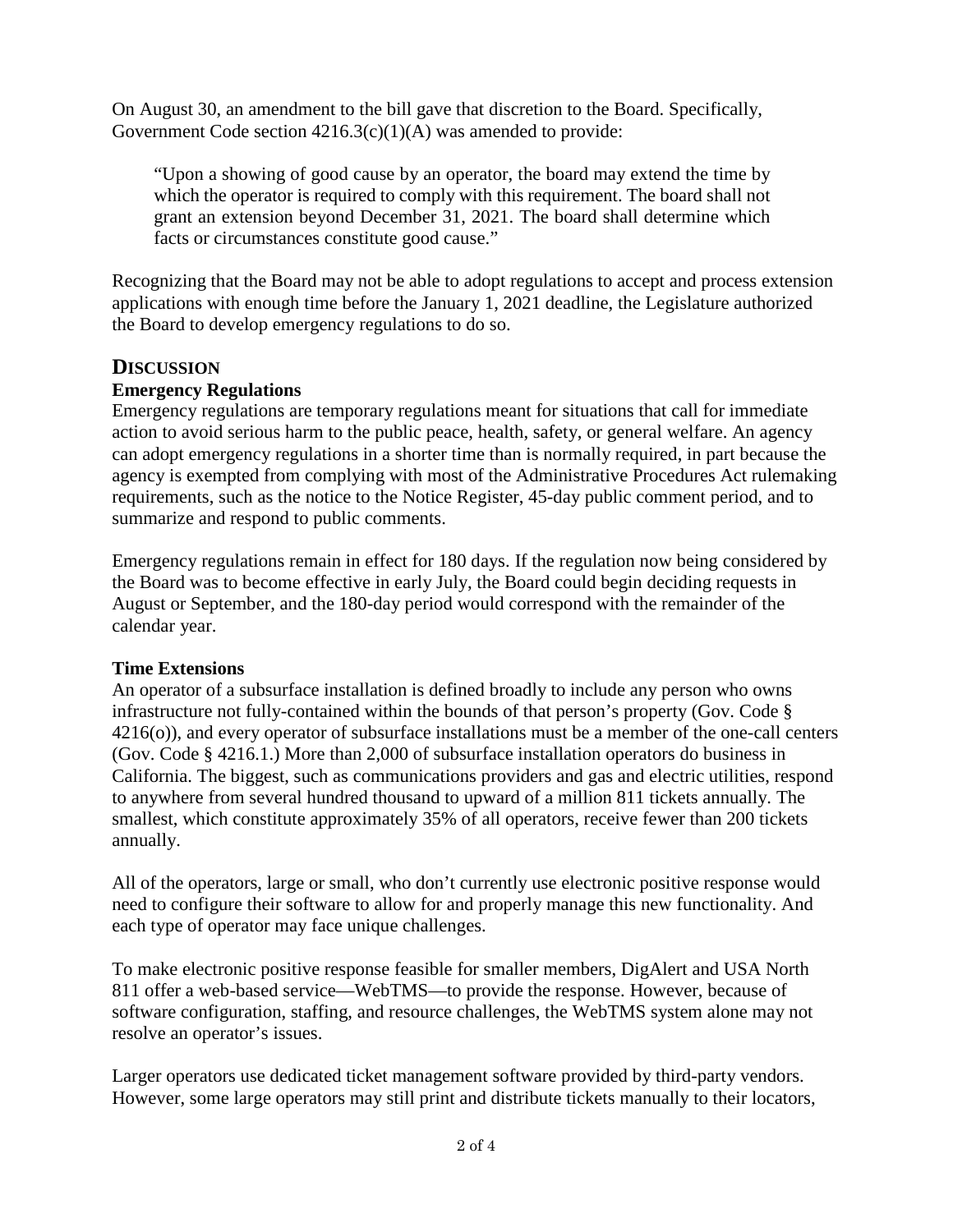and so would need to choose between using the web-based service from DigAlert and USA North 811 or procuring their own ticket management software.

#### **"Good Cause"**

 AB 1166 charges this Board with determining what facts or circumstances that constitute "good cause" for extending the deadline. Staff suggest that facts relating to "good cause" might involve reasons that:

- the WebTMS system won't work for an operator;
- time is required to process budget changes or procurements;
- time is required to hire or train employees; or
- information technology impediments that cannot be timely overcome.

## **RECOMMENDATION**

Staff recommends the Board discuss the attached proposal and recommend changes in advance of a vote in January or February to finalize and send the regulation to the Office of Administrative Law to open the 5-day public comment period before adopting the language as an emergency regulation.

*Attachment:* Draft Regulation Text